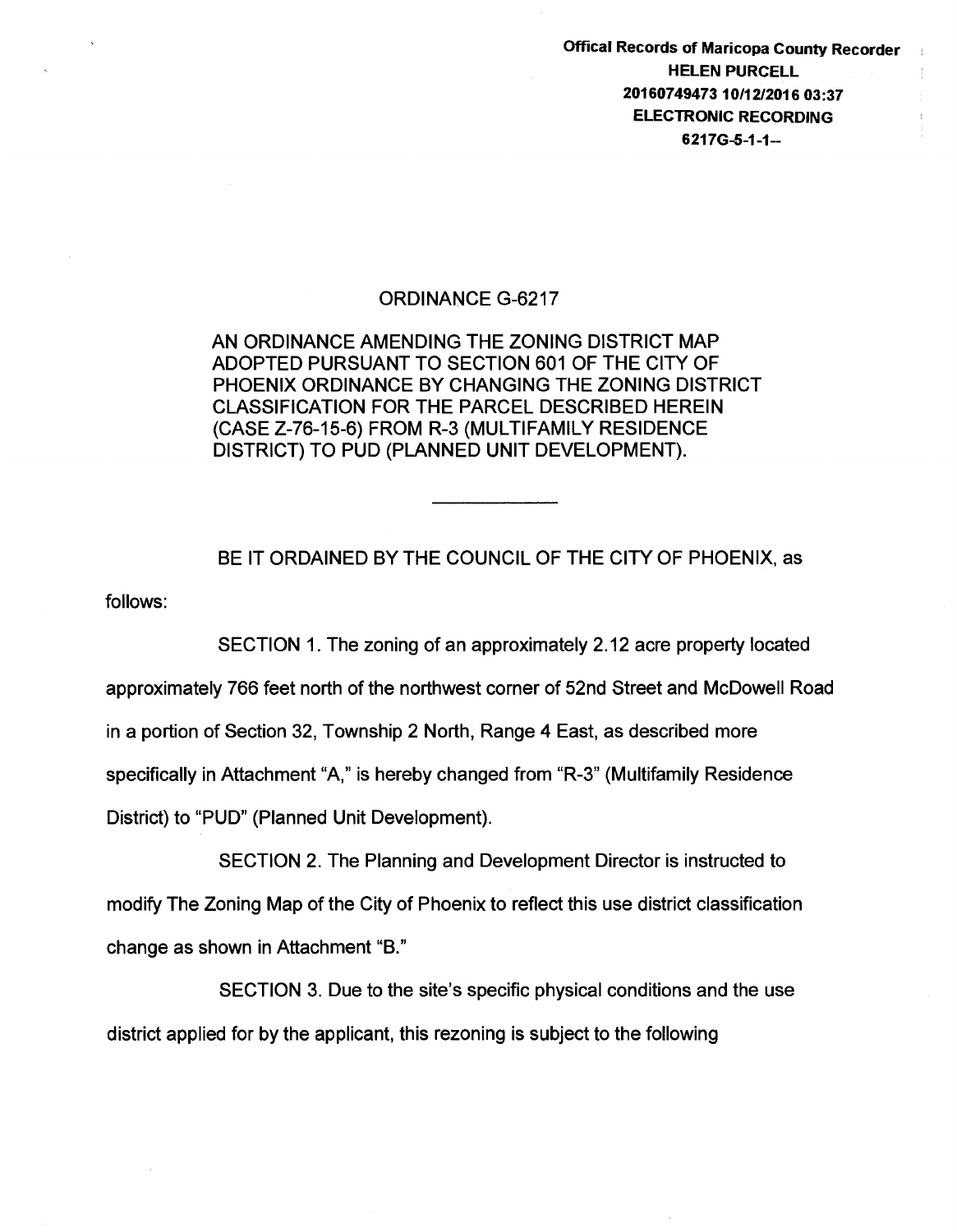stipulations, violation of which shall be treated in the same manner as a violation of the

City of Phoenix Zoning Ordinance:

- 1. An updated Development Narrative for the Arcadia Color Garden Nursery PUD reflecting the changes approved through this request shall be submitted to the Planning and Development Department within 30 days of City Council approval of this request. The updated Development Narrative shall be consistent with the Development Narrative date stamped July 12, 2016 as modified by the following stipulations.
	- a. Page 9, Development Standards, Building Standards: Applicant shall update west property line building setbacks to read, 'West property line-Minimum 30' building setback from property line at 51st Street and minimum 10' building setback from interior property line."
- 2. Right-of-way totaling 40 feet shall be dedicated for the west half of 52nd Street for the length of the project, as approved by the Planning and Development Department.
- 3. The property owner shall dedicate a 1 0-foot sidewalk easement along the west side of 52nd Street for the length of the project, as approved by the Planning and Development Department.
- 4. The property owner shall provide half-street improvements for the east side of 51st Street. Improvements shall match improvements to the north and include paving, curb, gutter, sidewalk, streetlights and other necessary incidentals, as approved by the Planning and Development Department.
- 5. The property owner shall update all existing off-site street improvements, including sidewalks, curb ramps and driveways, adjacent to the project to current ADA guidelines, as approved by the Planning and Development Department.
- 6. A traffic impact statement for the development shall be reviewed and approved by the Street Transportation Department prior to preliminary site plan approval.
- 7. The property owner shall record a Notice to Prospective Purchasers of Proximity to Airport in order to disclose the existence, and operational characteristics of City of Phoenix Sky Harbor International Airport (PHX) to future owners or tenants of the property.

SECTION 4. If any section, subsection, sentence, clause, phrase or

portion of this ordinance is for any reason held to be invalid or unconstitutional by the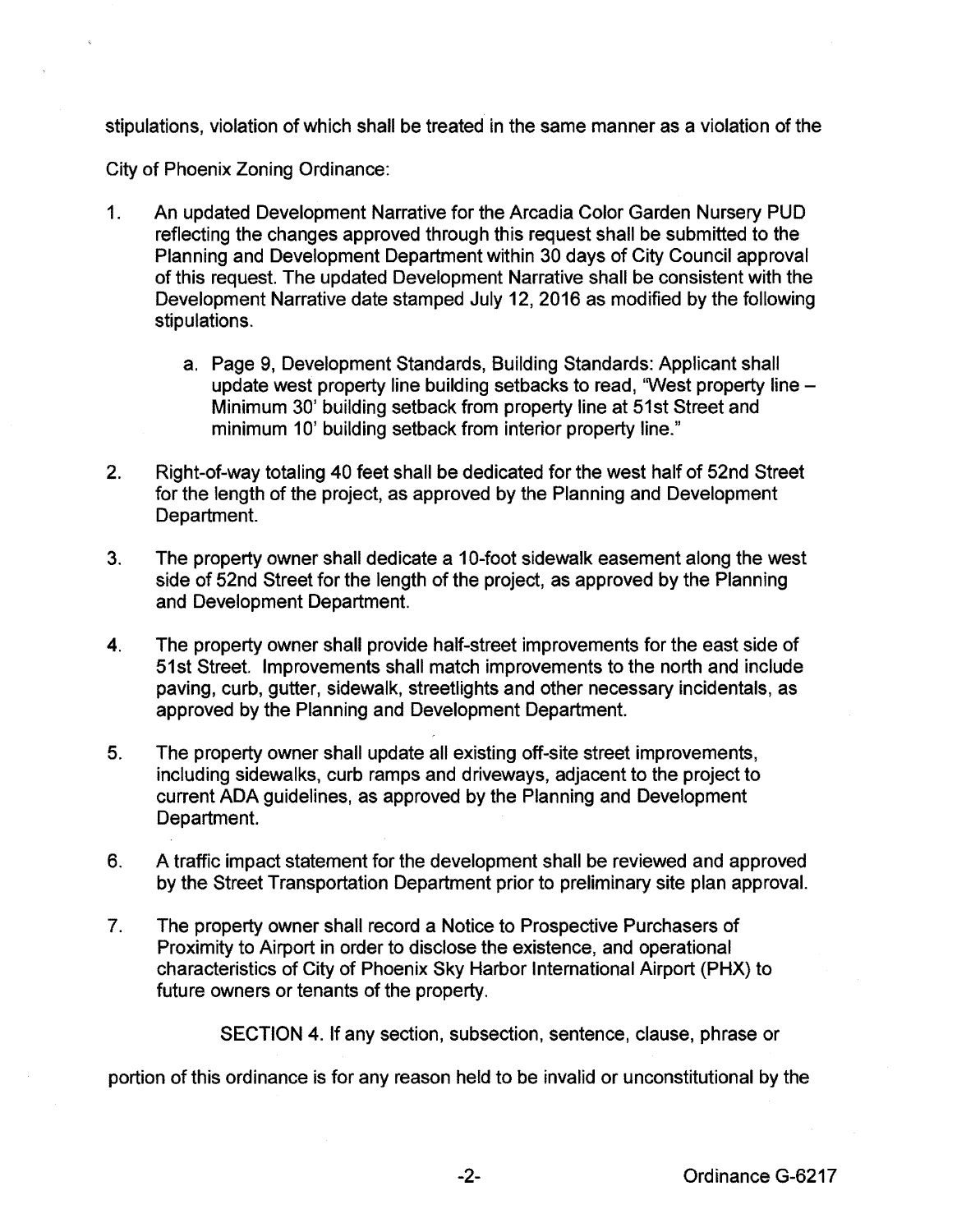decision of any court of competent jurisdiction, such decision shall not affect the validity of the remaining portions hereof.

PASSED by the Council of the City of Phoenix this 5th day of October,

2016.



**ACJit.Q** MA 'f6R

ATTEST:

*\_City Clerk* 

APRROVED AS TO FORM: \_\_Acting City Attorney  $p$ m $\backslash$ 

REVIEWED BY:

**ACTING**   $\underbrace{U\cup U\rightarrow\cdots}_{\text{PML:cz:1262630}}\underbrace{1.000\text{Mm}}_{\text{L:CH:282630}}\underbrace{1.000\text{Mm}}_{\text{H:2201}}\underbrace{1.000\text{Mm}}_{\text{H:281.16}}$ 10/5/16

Attachments: A- Legal Description (1 Page) B- Ordinance Location Map (1 Page)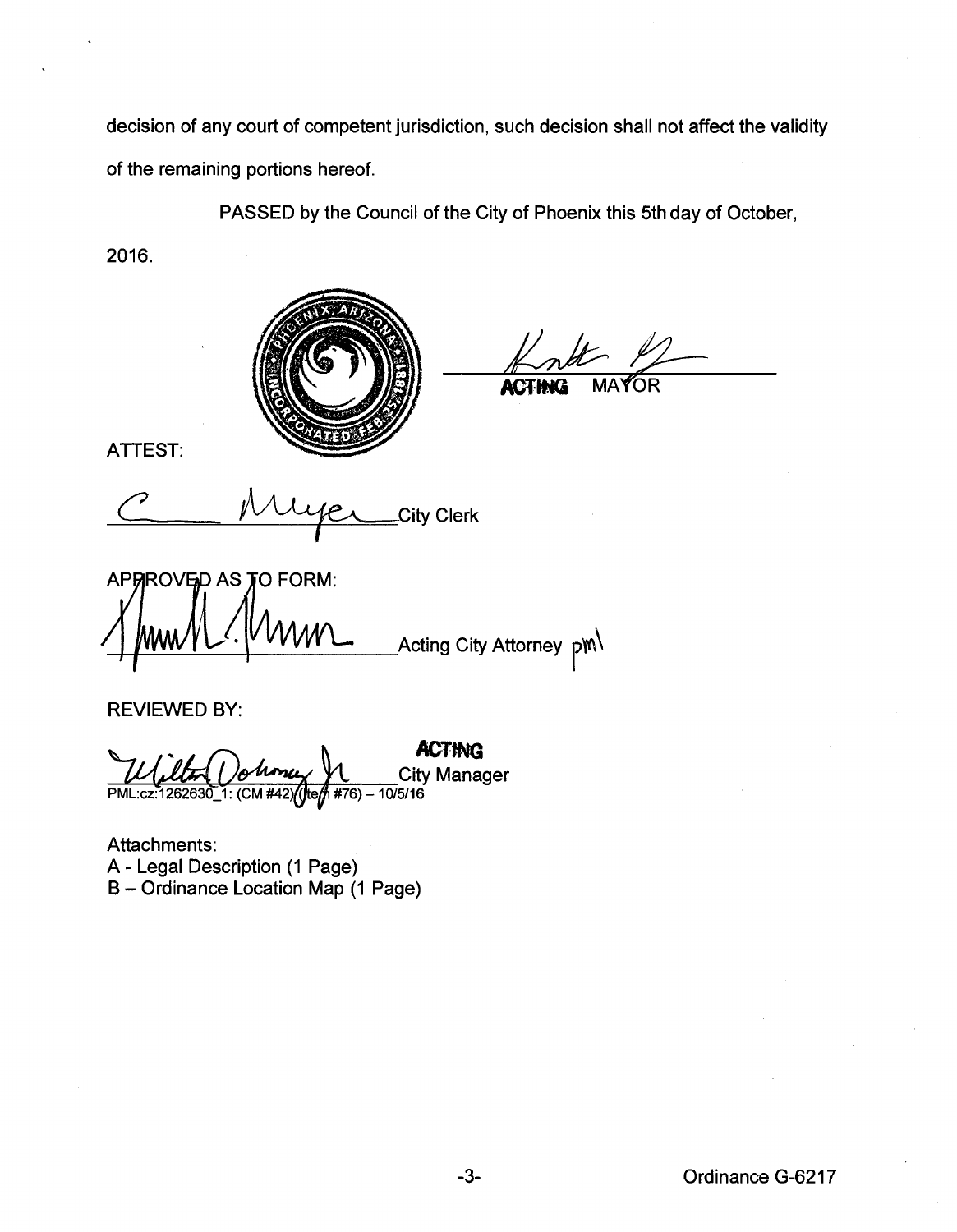## ATTACHMENT A

## LEGAL DESCRIPTION FOR Z-76-15-6

APN: 126-20-156A

Section-Township-Range: 32 2N 4E

Orangedale Estates LOTS 28 & 37, According To Book 30 of Maps, PG 3, Records of Maricopa County AZ;

EXCEPTING W 10FT THIOF & TOG WI LOT 26 AND UNNUMBERED LOT LYE OF LOT 26 AND BND ON E BY W BOUNDARY LN OF 52ND STAND BORDERED ON N &S BY EXT OF N & S SIDES OF LOT 26, ALL ORANGEDALE ESTATES, EXCEPTW 317FT THIOF; TOG WI E HALF OF LOT 27 & UNNUMBERED LOT E OF LOT 27 & BND ON E SIDE OF W BOUNDARY OF 52ND STAND BORDERED N & S BY EXT OF N & S SIDES OF LOT 27, ALL ORANGEDALE ESTATES; EXCEPTING ANY PORTION THIOF LYING WI FOL DESC PROP: BEGIN AT SW CRNR OF LOT 27; E ALONG S BND LN OF LOT 27, 10 FT TO TRUE POINT OF BEGINNING; CONTE ALONG S BND LN OF LOT 27, 312.46FT TO A PNT; THENCE N ALONG LN WI ANGLE OF 91 DEGREES 54 MIN 02 SEC TO LAST MENTIONED COURSE 66.05 FT TO PNT OF N BND LN OF LOT 27; THENCE W ALONG N BND LN OF LOT 27, A DIST OF 314.65FT TO A PT 10 FT E OF W LN OF LOT 27; THENCE IN S DIRECTION 66 FT TO THE POINT OF BEGINNING: EXCPT THE E 3FT OF LOT 37. ORANGEDALE ESTATES: UNNUMBERED LOTS E OF LOTS 26 & 27, BND ONE BY W BOUNDARY OF 52ND ST, BND ON N BY EASTERLY PROLONGATION OF THE N LN OF LOT 27 & BND ON S BY EASTERLY PROLONGATION OF S LN OF LOT 26, ALL ORANGEDALE ESTATES, NO. 12-376563, EXCPT UNDIV% INTEREST IN ALL MINERAL AND OIL DERIVED FROM SAID PREMISES, AS RSRVD UNTO ELVIN E WHITE, HIS HEIRS, ASSIGNS, ETC BY DEED RECORDED FEB 12, 1931 IN BOOK 237 OF DEEDS, PAGE 611, RCRDS OF MARICOPA COUNTY, AZ.